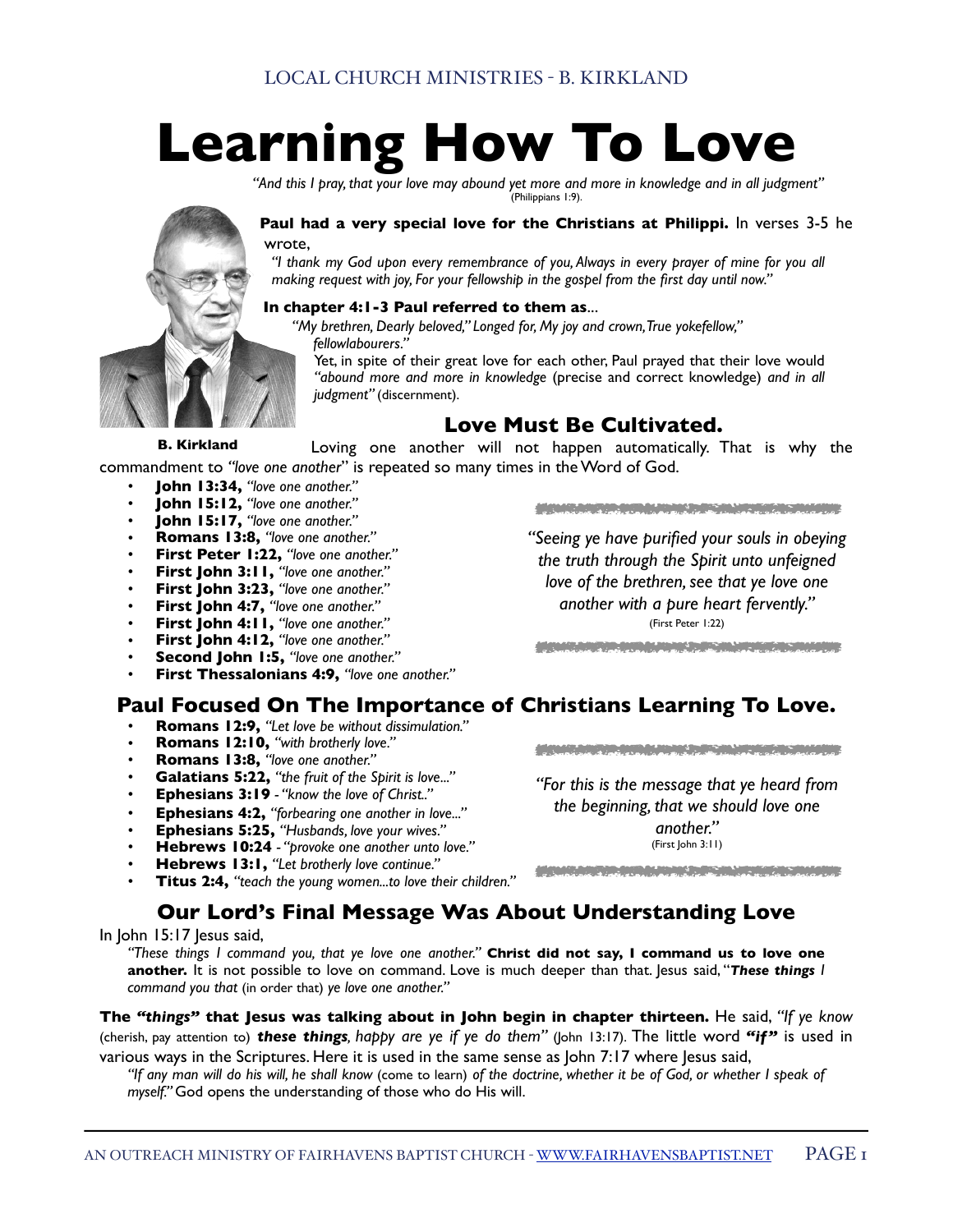A careful study of the *"things"* Jesus spoke about, with a purpose in making those *"things"* the most important part of our being, will result in us loving one another. Jesus said,

*"If ye keep my commandments, ye shall abide in my love"* (John 15:10). John 13:1 tells us that Jesus *"having loved his own...he loved them unto the end."* (**The end -** *"the point upon which something cannot extend."*)

#### **As a result of that love,**

*"He riseth from supper, and laid aside his garments; and took a towel and girded himself. After that he poureth water into a bason, and began to wash the disciples' feet, and to wipe them with the towel wherewith he was girded"* (Verses 4,5).

We read.

*"So after he had washed their feet, and had taken his garments, and was set down again, he said unto them, Know ye what I have done to you? Ye call me Master and Lord: and ye say well; for so I am. If I then, your Lord and Master, have washed your feet; ye also ought to wash one another's feet. For I have given you an example, that ye should do as I have done to you. Verily, verily, I say unto you, The servant is not greater than his lord; neither he that is sent greater than he that*  sent him. If ye know these things, happy are ye if ye do them" (Vs.12-17).

## **"In Knowledge And In Judgment"**

The word *"love"* in this verse is *agapē.* It refers to an *undeserved* love. Jesus said,

*"For if ye love them which love you, what reward have ye? do not even the publicans the same?"* (Matthew 5:46).

#### **First Corinthians 13:1,**

*"Though I speak with the tongues of men and of angels, and have not charity, I am become as a sounding brass, or a tinkling cymbal."*

## **"Though I speak..."**

As pastors, we *"speak."* With our speaking, we can move people *emotionally* and sometimes even make them cry. We can move people *mentally* to get them to change their *wills* and do things we want them to do; however, only *agape* love will change a persons' *spirit* and Christians are to be *"renewed in the spirit of your mind"* (Ephesians 4:23).

Preaching is not the key; love is the key that leads Christians to be renewed in their *spirit*. Paul said we are to be *"rooted and grounded in love."* (Ephesians 3:17). Following that, we read of being *"renewed in the spirit of your mind,"* (Verse 23). To change a persons' will is not the answer. People are to be *"renewed in the spirit."* The Bible way is to do it through love.

- *•* **Ephesians 1:15,** *"love unto all the saints."*
- *•* **Ephesians 4:2,** *"forbearing one another in love."*
- *•* **Ephesians 4:15,** *"speaking the truth in love."*
- *•* **Ephesians 4:16,** *"edifying of itself in love."*
- *•* **Ephesians 5:2,** "*walk in love."*
- *•* **Ephesians 5:25,** *"love your wives."*
- *•* **Ephesians 6:23,** "*love with faith."*

MARINE AND DESCRIPTION OF PROPERTY OF PROPERTY.

*"Beloved, if God so loved us, we ought also to love one another.* (First John 4:11)a shekarar ta 2000, a shekarar 2000 yil kasa ta 2000 yil kasa ta 2000 yil kasa ta 2000 yil kasa ta 2000.<br>Ta ga shekarar ta 2000 yil kasa ta 2000 yil kasa ta 2000 yil kasa ta 2000 yil kasa ta 2000 yil kasa ta 2000 yi

*Agap*ē was in the Greek language, yet no unsaved writer used it. Perhaps it was for this reason the Holy Spirit chose this word for a genuine Christian love. It is free of the sensual overtones common to other Greek words. *"Agape"* is one of the greatest words used in the New Testament.

## **Why The Word "Charity"**

A *"charity,"* such as the Red Cross Society, does something with the money they collect and they do it for people who do not earn it or have done something to deserve it. They do it expecting nothing in return. That is called charity. Charity (*agape* love) is not just a feeling for people or just telling people you love them.

#### The Bible says,

*"Though I speak...and have not charity, I am become as sounding brass, or a tinkling cymbal."* The Word of God says,*"My little children, let us not love in word, neither in tongue; but in deed and in truth"* (First John 3:18).

Speaking without *"proving the sincerity"* of our love (Second Corinthians 8:8) is as useless as an annoying noise! It is like someone playing a solo on cymbals.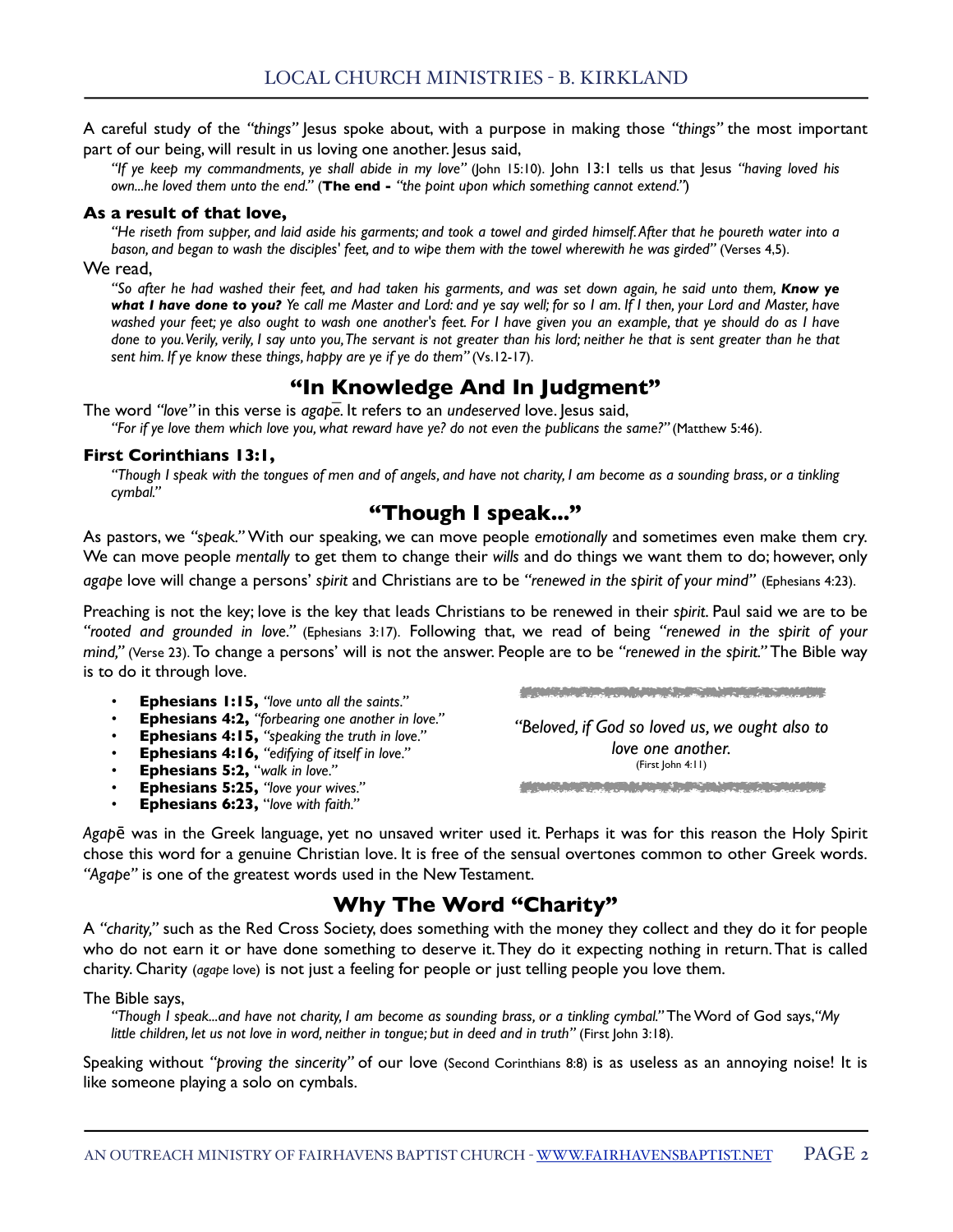#### **Christ said in Matthew 15:8,**

*"This people draweth nigh unto me with their mouth, and honoureth me with their lips; but their heart is far from me."* 

It is a sad commentary that many church members could say the same thing. *"My pastor draweth nigh unto me with his lips but his heart is far from me."* 

#### **To the pastor** - not to the people - Christ said,

"Nevertheless I have somewhat against thee, because thou hast left thy first love" (Revelation 2:4).

Notice it does not say the pastor lost his first love; it says he "left" it. To lose something might be excusable; however, to leave something is to make a conscious decision. The word *"left"* here means to *"depart from one place or position to go to another."* The Ephesian church failed because the pastor purposely *"left"* his first love. He made a conscious decision. The problem was not the *people*, nor was it the *program*; it was the *pastor*.

The pastor was *serving*. Christ knew all about the pastors' service concerning the ministry ("works"). He knew about the pastors' efforts in the ministry ("labour"). The pastor was *separated.* He could not *"bear them which are evil."* He faithfully *"tried them which say they are apostles, and are not, and hast found them liars."* The pastor at Ephesus, unlike many fundamentalists of our day, was faithful in keeping the church pure. The pastor was *stable*. He was not the kind of pastor who would cooperate with those who promote the heresy of Calvinism or the damnable heresy that promotes salvation without repentance. Verse three says the pastor had *"borne* (not abandoned truth), *and hast patience* (Tribulation worketh patience - Any pastor who dares to be faithful concerning ecclesiastical separation will know some persecution), *and for my name's sake hast laboured, and hast not fainted"* (not grown weary and shut down).

## **The Pastor's Shortcoming.**

Christ rebuked His pastor saying, *"Nevertheless I have somewhat against thee,* (pastor) *because thou hast left thy first love."* **Love is a relationship.** As previously mentioned, there are several words in the original Scriptures that refer to different kinds of love. There is a *"low-level"* type of love that says, *"I will love you if you do things my way."* It is a conditional love based upon our expectations. It is a love that says, *"You must earn my love."* 

**The love mentioned in our text is an unconditional love.** Love is a relationship, but with whom did the pastors' relationship change?

**We all have specific relationships,** such as *husbands, wives, fathers, mothers, children*, etc. As Christians, our first love should be our love for Christ. First John 4:19 says we should, *"...love him, because he first loved us."*

**In our God-given position as a husband,** our main responsibility concerning our wives is to love them*.*  Ephesians 5:25 says, "*Husbands, love your wives, even as Christ also loved the church, and gave himself for it."*

**In their God-given position as a wife,** their main responsibility concerning their family is to love them*.* Titus 2:4,5 says wives are to*"...love their husbands, to love their children...that the word of God be not blasphemed."* 

## **As Pastors Our First Responsibility Is To Love The Church Family***.*

The pastors' main responsibility is not to be a great public speaker. His main God-given responsibility as a pastor is to love his people with an unconditional love.

## **The Good Shepherd**

- *•* **John 10:3,** *"the sheep hear his voice: and he calleth his own sheep by name, and leadeth them out."*
- *•* **Verse 4,** *"he goeth before them, and the sheep follow him: for they know his voice."*
- *•* **Verse 11,** *"I am the good shepherd: the good shepherd giveth his life for the sheep."*

The pastor at Ephesus was *serving*; he was *separated*; he was *stable*; however, Jesus said, *"Nevertheless I have somewhat against thee, because thou hast left thy first love."* He was rebuked because as a pastor, he had made a